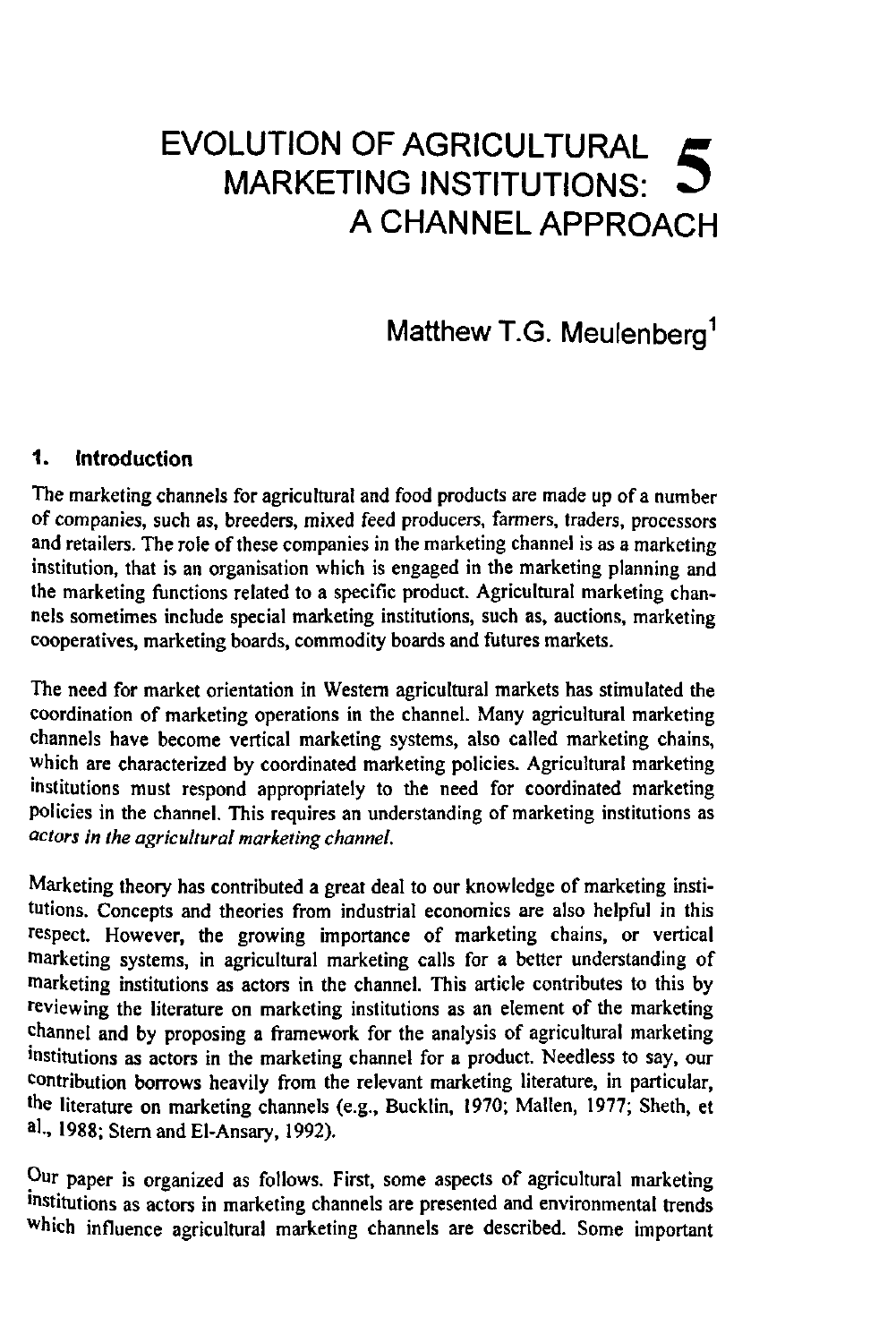contributions from marketing theory and industrial economics to the discipline of marketing channels are reviewed. Next a framework for the analysis of marketing institutions as actors in marketing channels is proposed and its usefulness for the analysis of agricultural marketing institutions is elaborated upon.

# **2. Marketing institutions in agricultural marketing channels**

Basic characteristics of marketing institutions as actors in agricultural marketing channels. In the marketing of agricultural products functions are performed, which are traditionally classified as *exchange functions, physical functions and facilitating functions* (Clark and Clark, 1947; Kohls and Uhl, 1990). The shift towards a consumer orientation has stimulated *marketing management* in agricultural marketing (Meulenberg, 1994, p.3), that is, the planning, implementation and control of the marketing mix with respect to the needs and wants of consumers. Agricultural marketing plans and marketing functions are programmed and executed by producers, traders and/or other marketing institutions:

- • *price formation,* buying *and selling* are executed by producers and distributors. Special marketing institutions, such as auctions (price discovery) and futures markets (price-risk management) facilitate the price formation process.
- • *product development,* traditionally a task of breeders, farmers and food industry, is increasingly becoming an activity of big retail food chains, too. In some agricultural sectors, special research institutes, financed by government and/or by industry, do product research which is beneficial to all companies in the industry. Industry bodies and government establish and monitor grading and sorting schemes for agricultural products, and in particular, for agricultural commodities.

*Promotion* of agricultural and food products not only includes product and brand promotion by individual companies, but also generic promotion by promotional boards. Agricultural promotional boards are important in many countries, but promotion by individual companies is gaining importance because of a trend towards bigger companies in the agribusiness and food industries, which prefer to promote their own products and brands instead of spending funds on generic promotion.

• *distributive tasks* in agricultural marketing are fulfilled by producers, wholesalers and retailers, as well as by special marketing institutions, such as, marketing cooperatives. Logistics firms have an important task in physical distribution.

Agricultural marketing institutions differ both with respect to the type of marketing functions performed and with respect to the degree of involvement in the marketing process. For instance, many food companies are full fledged marketers of branded products, while food brokers only mediate between buyers and sellers, and agricultural auctions essentially facilitate the price discovery process.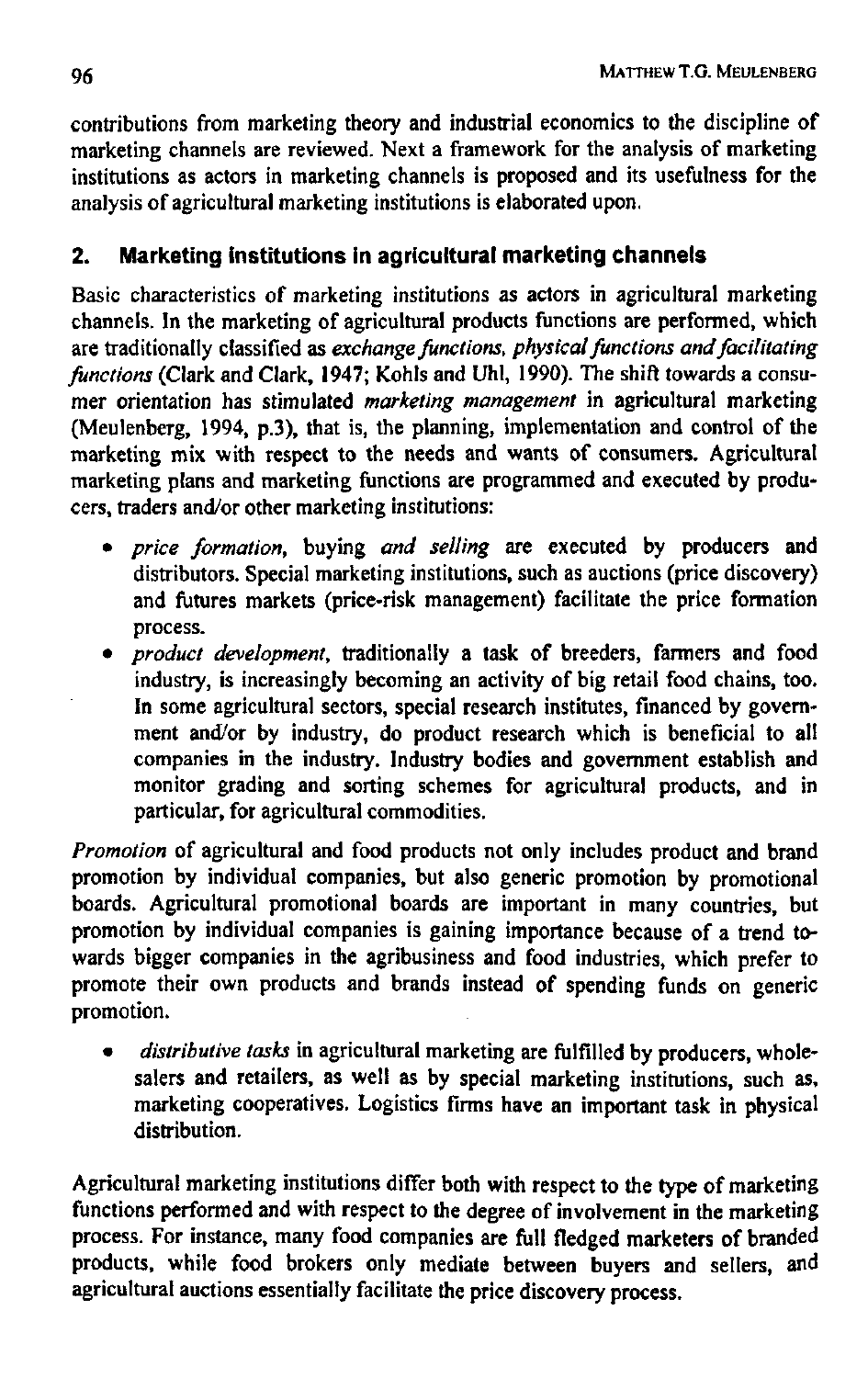Various agricultural marketing institutions have extended their activities from basic marketing tasks into new fields. For instance, Dutch horticultural auctions started out as institutions which facilitated price discovery, but quite soon became logistical centres and extended their marketing tasks into other fields, such as, promotion, minimum price schemes, sorting and grading and product quality (Meulenberg, 1989). They probably will end up as marketing cooperatives, with limited sales by auction. Food retailers have evolved from distributors to sophisticated marketers. Interestingly, marketing institutions take up new functions not only because of their special expertise, but sometimes also because of their strong channel power. The example of Dutch cooperative horticultural auctions is a case in point.

The performance of marketing tasks in agricultural marketing channels is increasingly based on good relationships between marketing institutions. These relationships are based on joint planning and trust, and are sometimes formalized in contracts or integration. Strong relationships between agricultural marketing institutions are extremely important in view of the present need for the coordination of marketing plans at the various stages of the marketing channel. This is, in particular, relevant for the marketing of fresh produce, such as, fresh meat, fruit and vegetables and flowers.

#### 2.1. Trends in marketing institutions

The role of marketing institutions in the channel is influenced by a number of trends, both external and internal to the marketing channel. We briefly review the impact of some major trends.

#### 2.1.1. External trends

Achrol and Stern (1988) concluded in an analysis of the way environmental factors affect decision making uncertainty in channels that, "....four dimensions - diversity among consumers, dynamism, concentration, and  $-$  should be included in future research on the effects of environments on intrachannel variables." Environmental trends, such as socio-cultural, competitive, ecological, technological and political trends, greatly influence the role and function of marketing institutions in agricultural marketing channels. We briefly summarize the impact of these trends.

*Socio-cultural developments.* Socio-cultural developments have a strong impact on consumer behavior and consequently on agricultural marketing channels. The following developments seem particularly relevant.

• Demography. The greying of western populations stimulates the importance of food marketing channels which serve institutional households. Small households and women in the workforce reinforce consumer needs for distributive services, such as, product packaging and longer store opening hours. The concentration of the population in urban centres and increasing consumer mobility have a positive impact on the size of food outlets and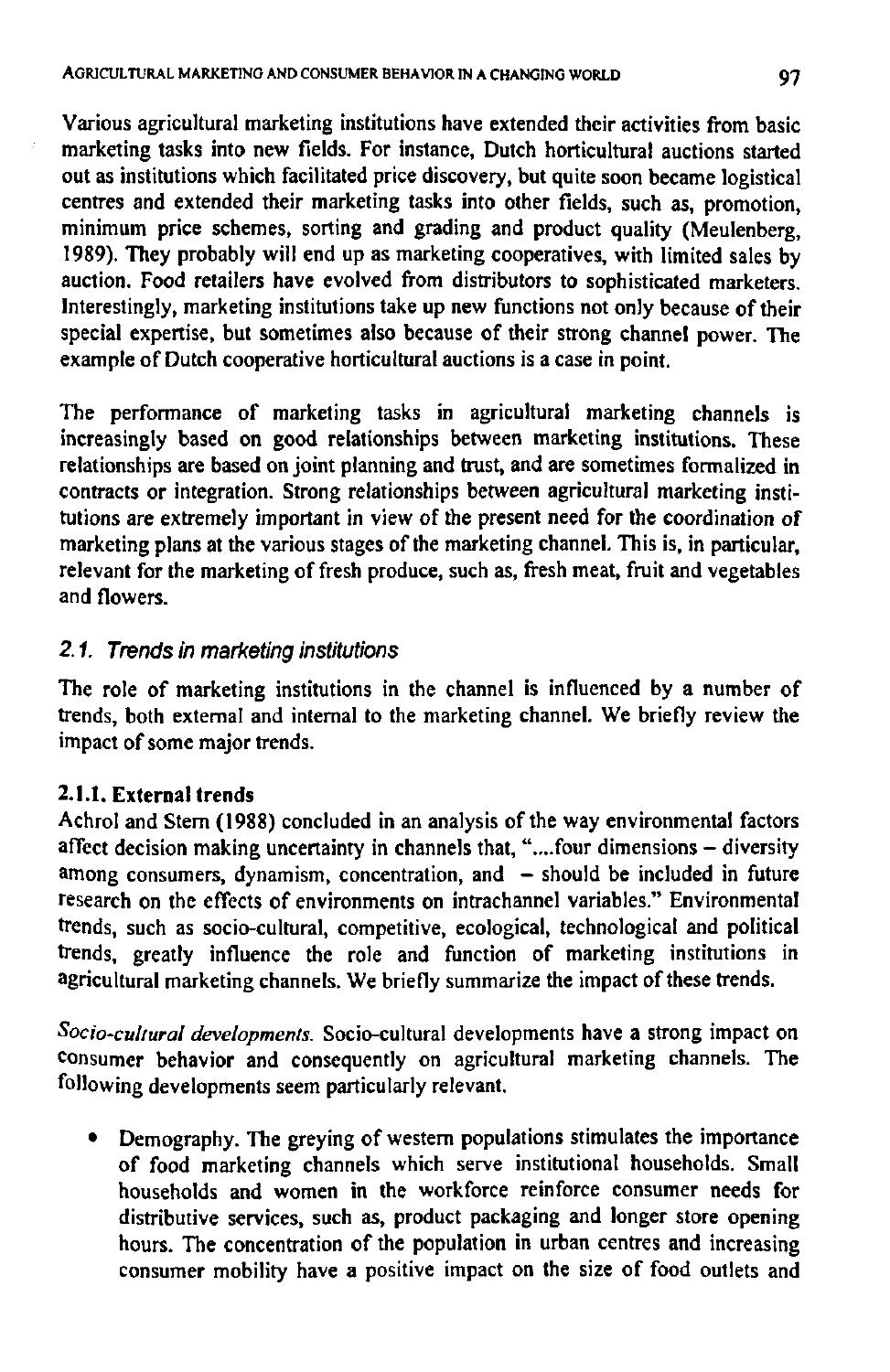their locations. The trend towards multicultural societies in Western countries increases the opportunity and need for broader retail product assortments.

• Consumer behaviour. The increasing importance of health, freshness, convenience and variety in food consumption advances wider and deeper food assortments in supermarkets, and places greater demands upon logistical efficiency. The food consumption habit of grazing has made product availability to consumers a more important issue.

*Competition.* Competition is increasing in Western agricultural and food markets. Markets are more open as a result of the Maastricht treaty and the GATT agreement. Advances in logistics and information technology enlarge international competition in food marketing. Retail chains internationalize their purchasing of food products. For instance, retail chains purchase wines from Chili, South Africa or Australia, and fresh vegetables from Morocco and flowers from Kenia or Colombia.

*Ecology.* Societal concerns about sustainability foster "green" logistics, with respect to among others, the mode of transport and the packaging. It also stimulates new marketing outlets for organic food.

*Technology.* Technological developments in, in particular information technology and transport, create opportunities for improvements in efficiency in agricultural marketing channels.

*Politics*. The overriding trend in the political environment for agricultural marketing channels is "less government interference and more market access". In contrast to this general trend, government intervention is increasing because of environmental problems resulting from processes in agricultural marketing channels.

The responses of marketing channels to changes in the external environment are often initiated by a specific marketing institution in the marketing channel, for instance, a food retailer. In line with Von Hippel's theory, one might hypothesize that the marketing institution, which expects the greatest profits from an innovation, will trigger that innovation in the marketing channel (Von Hippel, 1988).

#### 2.1.2. Internal factors

Experiences, research findings and creative ideas about marketing institutions also contribute to innovations in the channel. This type of innovation is becoming more frequent because of the concentration among companies in the food industry and in food retailing. Big companies in the agricultural marketing channel are focusing on quality and innovation, are very demanding of their suppliers and are spending more money on research and development.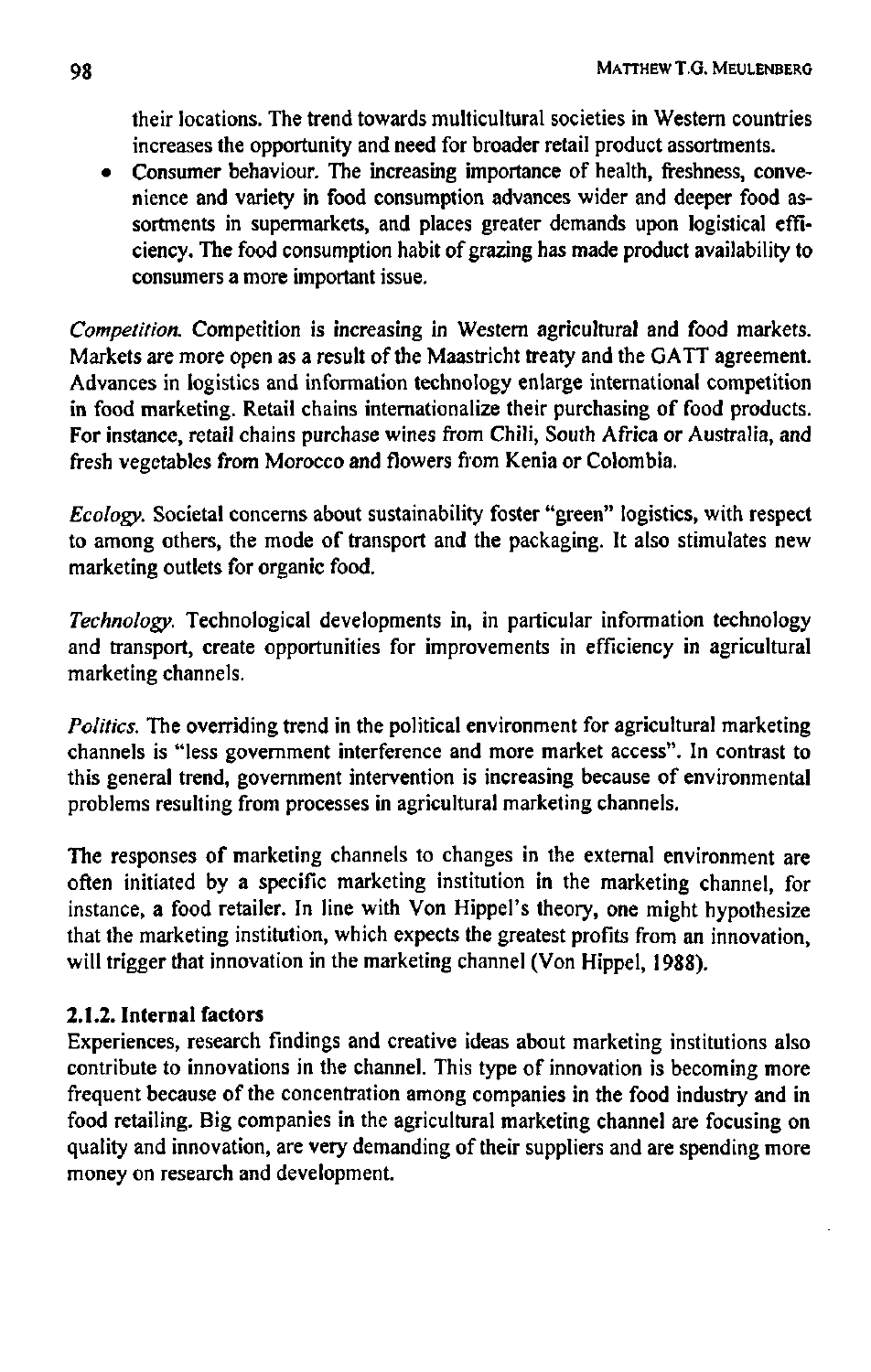# **3. Theories about marketing institutions as actors in the marketing channel**

Many theories about marketing channels are concerned with marketing institutions. Not only marketing theory but also industrial organisation theory, contributes to insights in the role of marketing institutions in marketing channels.

### 3.1. Marketing theories about marketing channels which are relevant to marketing institutions

Channel formation and the role of marketing institutions in the channel is a central topic for marketing theory. The following review of highlights in this field is structured using the classification of marketing schools as proposed by Sheth *et al.*  (1988).

The *Commodity School* developed product classification systems which seem to be relevant to marketing channel formation. Copeland's (1923) classification of *convenience goods, shopping goods and specialty goods* and its extension by Holbrook and Howard, by adding a fourth class, *preference goods,* (quoted by Sheth et al., 19- 88, p. 45) have implications for consumer shopping habits and, as a result for the location of retail outlets. Aspinwall (1962) argued that the type of product influences the channel structure: an indirect marketing channel, i.e., a channel including a middleman, will emerge between a producer and a consumer if the good has a high replacement rate and a low gross margin, rate of adjustment, consumption time, search time, and *vice versa*. Miracle (1965) extended Aspinwall's classification scheme. Rangan et al. (1992) proposed a more comprehensive list of eight selection criteria, which are related to product, information, service and logistics.

The creators of the *functional* school focus on activities needed to execute marketing transactions (Sheth et al., 1988, p. 53), but do not pay special attention to the institutions which perform these functions. Actually, in this school of thought, the marketing channel structure is a corollary of the performance of marketing functions.

The *regional* school of thought, concerned with "marketing as an economic activity designed to bridge the geographic, or spatial, gaps between buyers and sellers (Sheth et al., 1988,p 60), has produced models on the attractiveness of shopping centres and stores, and on interregional marketing. However, these models make no explicit reference to the analysis of marketing institutions and the channel structure.

In the *functionalist* school, which conceives marketing of "as a system of interrelated structural and interdependent dynamic relationships" (Sheth et al., 1988, p. 86) concepts are proposed which are relevant to a better understanding of the channel structure and of the marketing institutions. In particular, according to the "sorting principle", sorts by which a heterogeneous supply is matched heterogeneous demand, and "transvection", the sequence of exchanges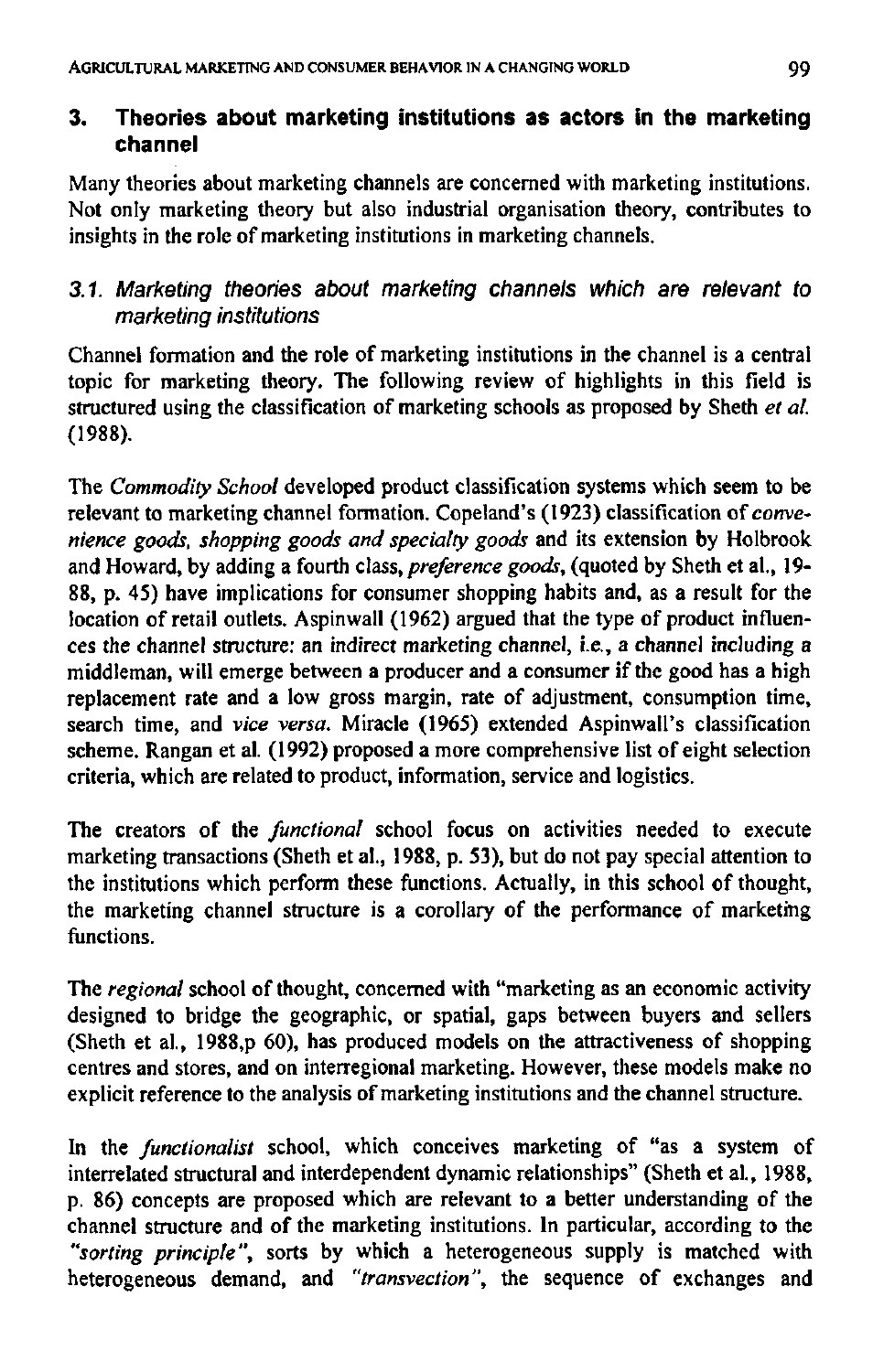In the *managerial* school of thought the planning of the marketing mix, in particular the *place or distribution,* has implications for the structure of marketing channels, and for that reason, for the role of marketing institutions. However, no explicit attention is paid to the structure of marketing channels and marketing institutions as such.

The *institutional* school, focusing on "the *organisations* that actually perform the functions required to move the goods from the producer to the consumer" (Sheth et al., 1988, p. 74), contributes a great deal to the theory of channel formation and of marketing institutions. Many scholars have analyzed marketing institutions from the efficiency point of view (Alderson, 1954; Stigler, 1951; Mallen, 1953, 1977; McCammon, 1963; Bucklin, 1965, 1970; Vaile et al., 1952). Attention has been paid to the transfer of marketing functions in the marketing channel from one marketing institution to another out of efficiency reasons. Stigler's (1951) concept of vertical specialisation and Mallen's (1953) "spin off" concept are cases in point. Bucklin (1970) and Mallen (1977) have developed classification systems to describe marketing channels.

In the case of *perfect competition* costs ultimately determine the channel structure. When the market structure differs from perfect competition, which increasingly happens to be the case in agricultural markets, effectiveness and/or equity are important criteria, too. Many studies which emphasize marketing efficiency as a criterion for channel structures have also included the effectiveness of marketing as a criterion. For instance, while Bucklin accentuates costs as a criterion for channel formation, his concepts and analyses, such as *"Postponement and speculation"*  (Bucklin, 1965), and the variables *assortment* and *waiting time* (Bucklin, 1966), are demand-related as well.

Etgar and Zusman (1982) propose a model of marketing channel formation that assumes that wholesalers maximize profits by buying, processing and selling information. Models from management science (see Lilien et al. 1, 1992, pp. 415-431; Stern, El-Ansary, 1992, pp. 304-311) analyze channel structures by focusing on the relationship between a profit maximizing manufacturer and a retailer under different assumptions about: a) the degree of integration (the retailer is integrated with the manufacturer or is independent); b) the type of market structure (the manufacturer is a monopolist or not; and sells to an exclusive retailer or not (McGuire and Staelin, 1983)); c) the profit function of the manufacturer (costs of retail services are fixed, marginal costs of production and retailing are stable, the demand function is linear or non linear); d) the profit-sharing arrangement (Jeuland and Shugan, 1983).

The *organisational dynamics* school of thought analyzes marketing channels from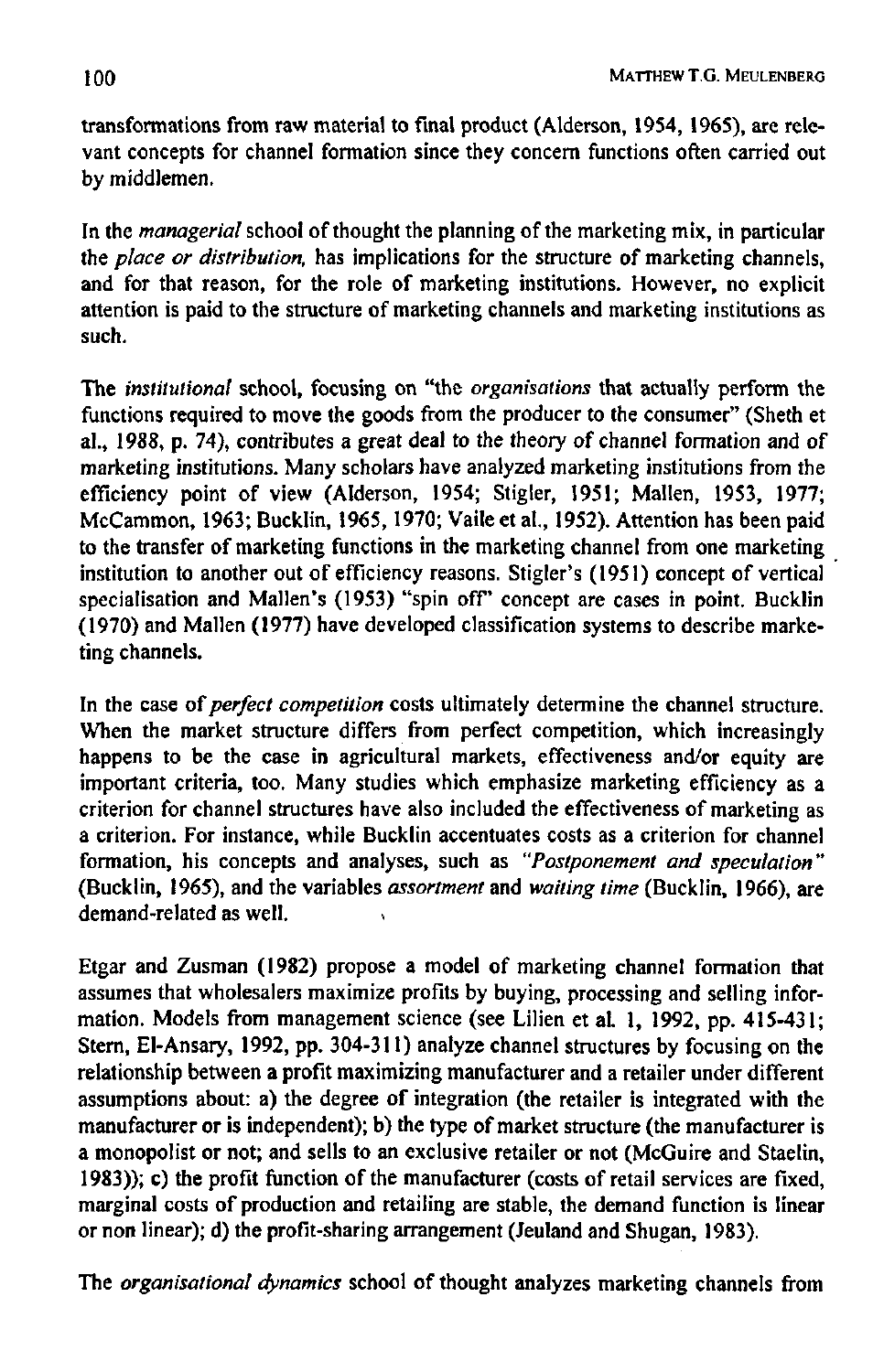the behavioral point of view. Initiated by Stern (1969), contributions from this school concentrate their analysis upon power, conflict and satisfaction in marketing channels. A great diversity of research questions has been addressed, such as: "What is the impact of different types of power sources - coercive versus noncoercive - on conflict in the channel of distribution?" (Hunt and Nevin, 1974); "What factors affect the probability that the less powerful channel member will comply with the wishes of the more powerful channel member?" (Hunt et al., 1987); Can the power of a channel leader "be offset by the countervailing power available to the channel members?" (Etgar, 1976).

Special attention has been devoted to the relationship between companies in the marketing channel. Coordination between marketing institutions in the marketing channel has been analysed extensively. For instance, Celly and Frazier (1996) investigated outcome- and behaviour-based coordination efforts in the relationship between supplier personnel and distributors. They established a strong positive relationship between environmental uncertainty and behaviour-based coordination efforts.

Vertical marketing systems are classified on the basis of the strength of the relationship, such as, administered, contractual and corporate systems (Stern and EI-Ansary, 1992). Much attention is paid to franchising. Various authors stress "resource constraints" as the argument for using franchising, while others emphasize the "incentive" argument, that is, the need to motivate franchisees to put sufficient effort into their business (see, e.g., Lafontaine and Kaufmann, 1994). Anderson and Weitz (1989) conclude that interpersonal relationships ensure the continuity of industrial channel dyads. Kumar et al. (1995) demonstrate that, "with increasing interdependence asymmetry, the dealer's trust in and commitment to the supplier decline while interfirm conflict increases." Trust between companies in the marketing channels has become an important research subject (see, Geyskens and Steenkamp, 1995).

Behavioral research on marketing channels has stimulated the development of frameworks for the analysis of marketing channels. Stern, Reve (1980) developed a framework which takes into account economic and behavioral, and internal and external respectively, factors which influence the structure of the marketing channel. Frazier (1983) proposes a framework for interorganisational exchange behavior in marketing channels, which structures the exchange relationship of a firm with a target firm through the successive stages of initiation, implementation and review. Dwyer et al. (1987) outline a framework for the evolution of buyer-seller relationships through five phases from awareness until dissolution.

*Other schools of thought in marketing,* as distinguished by Sheth, et al. (1988), have contributed little to theories and concepts on marketing channels and marketing institutions: the *buyer behavior* school, which focuses on customers in the market place; the *activist* school, which is concerned with issues of consumer welfare and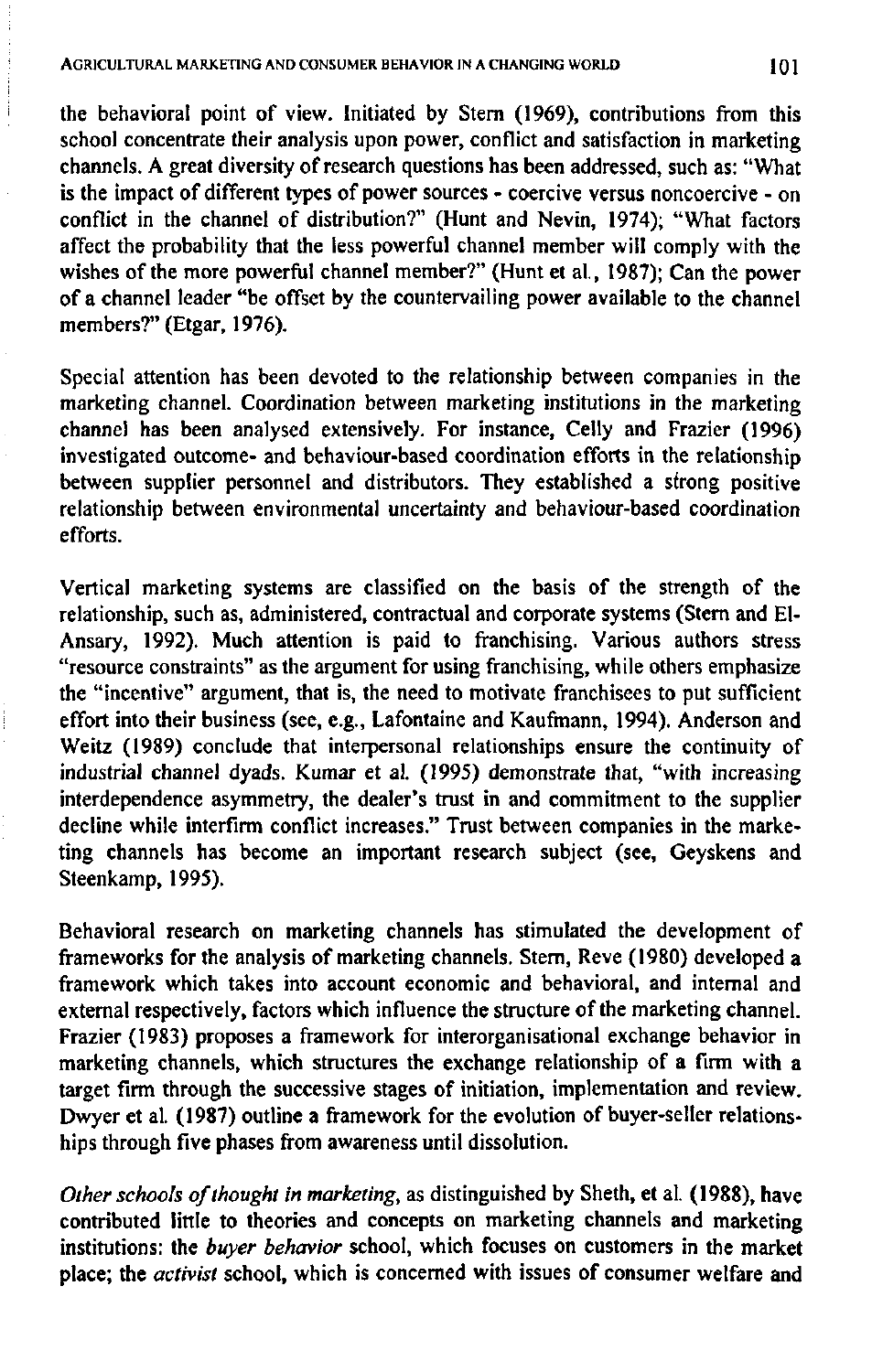consumer satisfaction; the *macromarketing* school, which studies the role and impact of marketing activities and marketing institutions on society and *vice versa:*  the *systems* school of thought, which analyzes marketing from a systems point of view; and the *social exchange* school, which focuses on the foundations of social exchange.

# 3.2. Industrial organisation theory and marketing channels

*Transaction costs theory* (Williamson, 1975, 1985), an important area of in industrial organisation theory, is frequently used in the analysis of marketing channels. Entrepreneurial characteristics, such as, opportunism, and bounded rationality, and transaction characteristics, such as, asset specificity, uncertainty and complexity, frequency and governance costs appear to be useful concepts for the analysis of the governance structures in the channel. For instance, Gassenheimer et al. (1996) concluded, on the basis of an analysis of fast food franchisees in the U.S., that, "communication moderates the impact of opportunism on satisfaction," and "A significant negative relationship remains between opportunism and franchise satisfaction."

While asset specificity is traditionally considered to be an exogenous variable in the transaction costs approach, Riordan and Williamson (1985) introduce asset specificity as a choice variable in the decision process for a governance structure. In explaining the structures of conventional marketing channels, Heide and John (1988) extend the basic transaction costs model with insights from dependence theory.

*Conclusion.* The marketing channel is an important topic in marketing theory. However, theories on the evolution of agricultural marketing institutions as *actors in the marketing channel* from producer to retailer are less numerous. Actually, this evolution is becoming increasingly important in agriculture in view of dynamic changes in the markets. Therefore, in the next section, a framework is proposed for identifying the strategic position of a marketing institution as an actor in the channel.

#### **4. A framework for the analysis of the strategic position of marketing institutions in the marketing channel**

We suggest the following hierarchical classification as a useful instrument for better understanding the role of marketing institutions in agricultural marketing channels:

- a) *strategic marketing institutions,* which determine the basic marketing strategy of the product involved and, for that reason, the core characteristics of the marketing mix;
- b) *tactical marketing institutions,* which plan and implement tactical marketing policies within the framework of the basic marketing strategy, for example, an agent or dealer operating on behalf of his principal;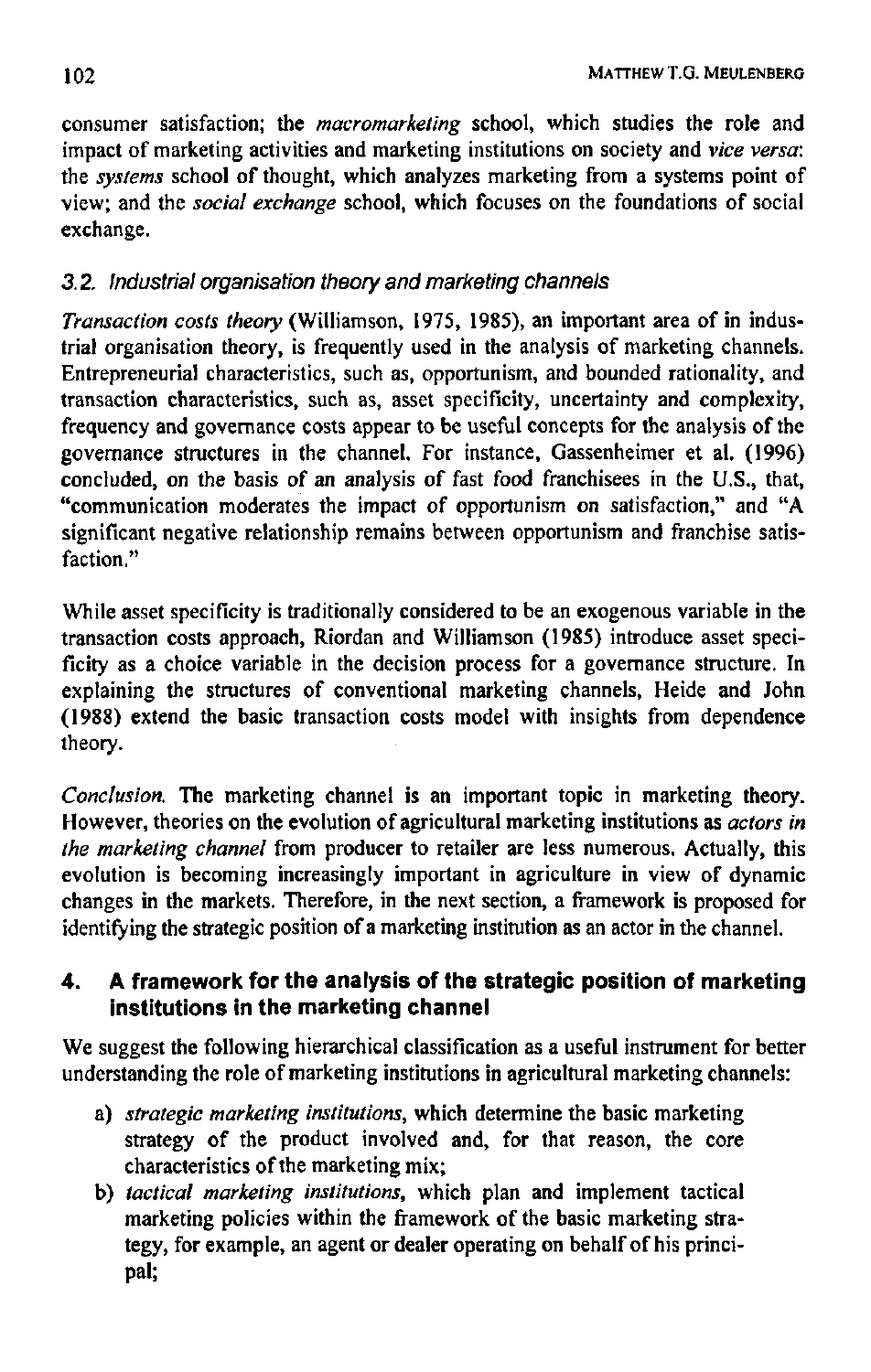- c) *facilitating marketing institutions,* which facilitate marketing processes, without being involved in marketing decision making with respect to the product, for example an auction or a futures market;
- d) *facilitating institutions,* which offer services to marketing institutions in the channel, without getting involved in the marketing process as such, for example freight companies.

Whether a marketing institution belongs to one of these categories depends on its involvement in the:

- • *marketing object,* that is the channel flows,
- • *marketing goals* in relation to channel flows,
- • *marketing functions* in relation to channel flows,
- *relationships* with other marketing institutions.

This argument will be elaborated on below.

#### 4.1. The classification of marketing institutions on the basis of their involvement in channel flows

Marketing institutions are concerned with different flows in the channel: *property flows, product (service) flows, and information flows* (Mallen, 1977; see also Bucklin, 1970). The involvement of marketing institutions in these flows differs. We propose the following criteria for classifying marketing institutions.

a) Property flow.

- taking title to a good is a necessary condition for being a *strategic marketing institution;* product ownership is essential for making strategic marketing decisions.
- directing property flows is a necessary condition for being a *tactical marketing institution,* for example an agent marketing a product on behalf of his principal,
- having no influence on property flows is a characteristic of *facilitating marketing institutions,* such as auctions and futures markets, or *facilitating institutions,* such as freight companies.

b) Product flow.

- determining the "core benefits" of a product is a characteristic of *strategic marketing institutions;*
- determining at least some *augmented product* benefits is characteristic to *a tactical marketing institution;*
- influencing product flow direction, but not product benefits, is characteristic for *facilitating marketing institutions,* such as, auctions houses;
- involvement in physical product flows without directing product flows from the marketing point of view is characteristic to *facilitating institutions,* such as, logistics companies.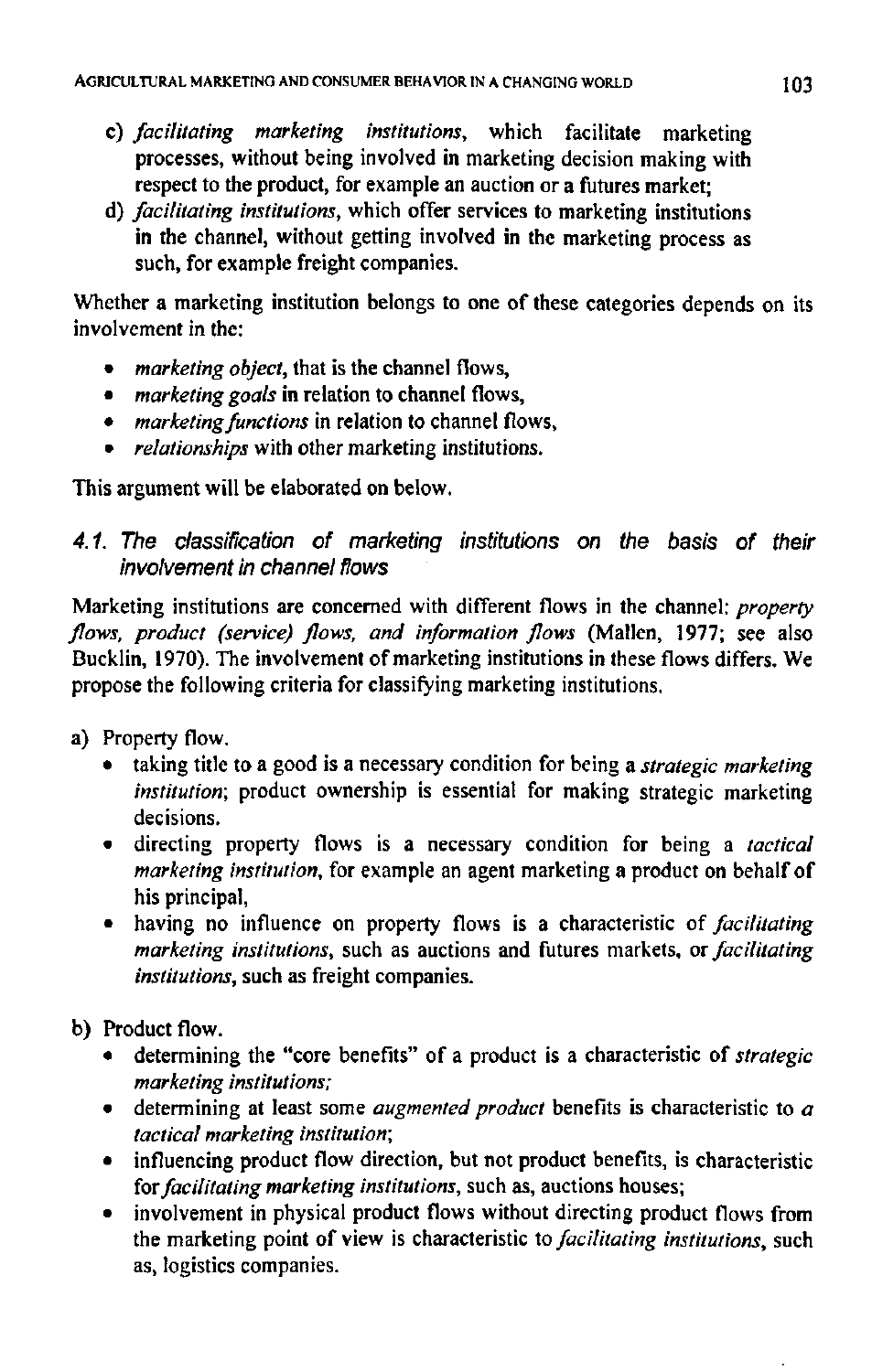- c) Information flow.
	- All marketing institutions in agricultural marketing channels are involved in information flows. The type of information transfer is related to the role of a marketing institution with respect to property and product flow.

#### 4.2. Classification of marketing institutions on the basis of their involvement in marketing goals

The involvement in marketing goals differs between institutions:

- developing long-term marketing goals is a characteristic of *strategic marketing institutions.*
- developing short-term marketing goals *only,* for example the marketing target of a special promotional campaign is a characteristic of *tactical marketing institutions,* such as, agents operating within the bounds of the long-term strategy of their principal.
- developing goals with respect to the performance of a specific marketing function or operation, for example price discovery, is a characteristic of *facilitating marketing institutions.*
- no involvement in marketing goals with respect to a product but being concerned with the efficiency of marketing operations is a characteristic of *facilitating institutions.*
- 4.3. Classification of marketing institutions on the basis of involvement in marketing functions

Marketing functions fulfilled by a marketing institution are related to *marketing objects* and *marketing goals.* For this reason, there is an overlap between the classification rules related to marketing functions and those related to channel flows and goals:

- marketing institutions which carry out the function of developing the core product are *strategic marketing institutions.*
- marketing institutions which fulfil marketing functions within the constraints of the basic marketing strategy of the strategic marketing institution are *tactical marketing institutions,* for example dealers, agents, franchisees.
- marketing institutions which improve marketing effectiveness and efficiency without being a marketing partner in the exchange process are *facilitating marketing institutions,* for example auctions which improve price discovery or promotional boards which promote the generic product at the industry level.
- institutions which improve the efficiency of marketing institutions in the channel without being involved in marketing processes are *facilitating institutions,* for example market research companies or freight companies.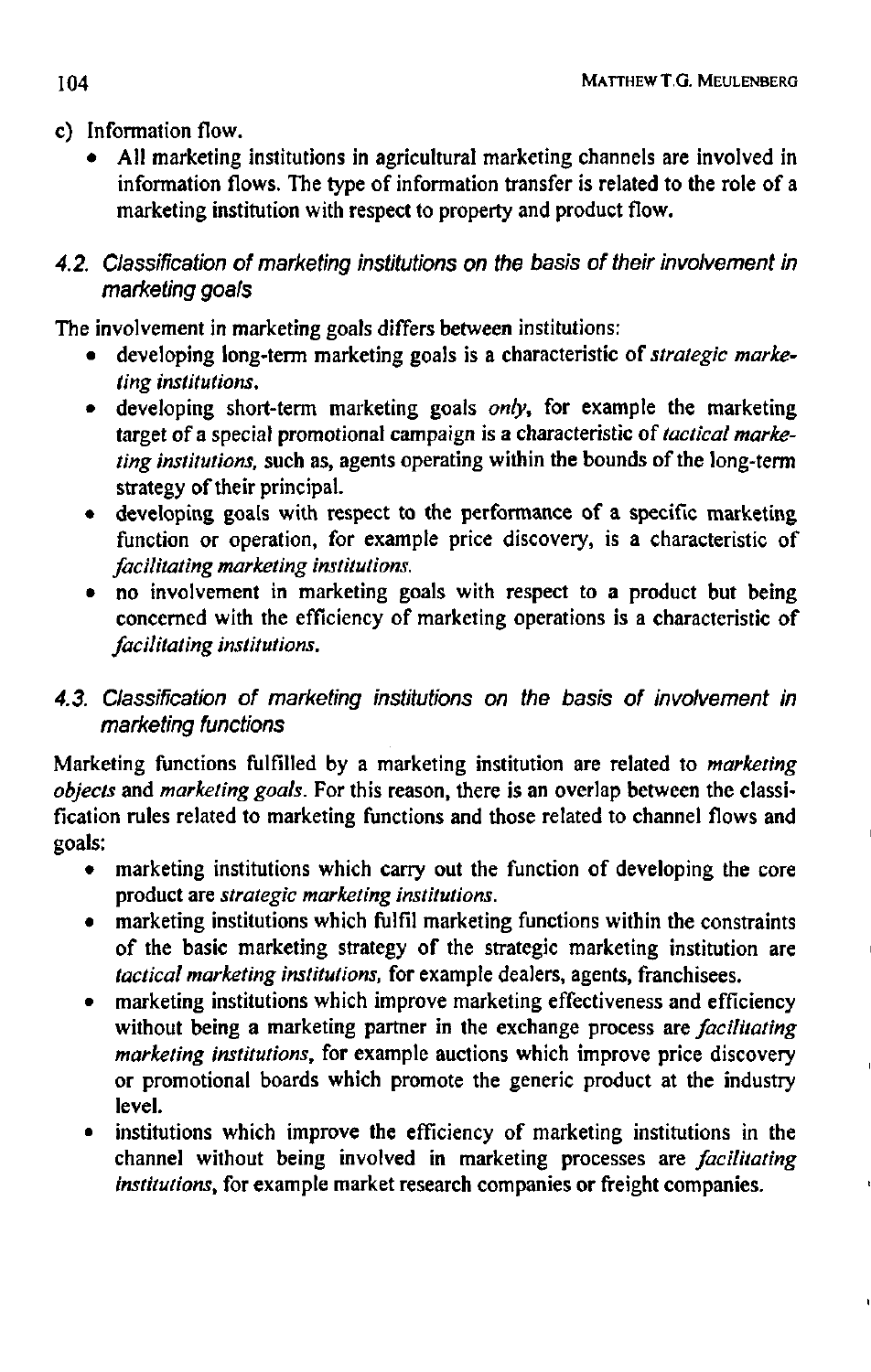### 4.4. Classification of marketing institutions on the basis of their relationships in the marketing channel

An important characteristic of a marketing institution is the relationship with other marketing institutions in the channel. The following aspects of the relationship between marketing institutions in a marketing channel seem important for characterising a marketing institution:

- the strength of the relationship may vary from *no relationship* at all (spot contract) to *full integration* (vertical integration).
- the strength of the relationship is positively related to the *sophistication of the marketing plan* in the channel and also the *uncertainty and complexity*  and *asset specificity* of the marketing operations.

# **5. Response of agricultural marketing institutions to a changing environment**

Many agricultural marketing institutions operate in rapidly changing markets. Therefore it is important that a marketing institution is aware of its actual and potential role in the channel. The proposed framework may be helpful in this respect and may be applied *"ad hoc"* to any agricultural marketing channel. Its special feature is that the strategic position of the marketing institutions is analyzed within the context of the agricultural marketing channel from producer to retailer. Also on the basis of the developed framework, some general hypotheses about the response pattern of marketing institutions are made.

Hypothesis 1. Changing marketing policies for an agricultural product may lead to the exclusion of a marketing institution from the channel. The probability that a marketing institution will be excluded increases in the sequence: *a) strategic marketing institution, b) tactical marketing institution, c) facilitating marketing institution, d) facilitating institution.* 

This hypothesis is based on the presumption that:

- a) the channel power of a marketing institution in the marketing channel of a product is decreasing in the sequence "strategic....facilitating institution."; and,
- b) an institution in the marketing channel can be replaced more easily, when it delivers a less fundamental contribution to the marketing programme of the respective product.

Hypothesis 2. Strong relationships between marketing institutions have a positive impact on the adaptive potential of marketing institutions provided that these adaptations fit the basic marketing strategy of the core product.

This hypothesis is based on the following considerations. A strong relationship between marketing institutions in a channel decreases uncertainty and creates better opportunities to develop, communicate and implement specific responses to market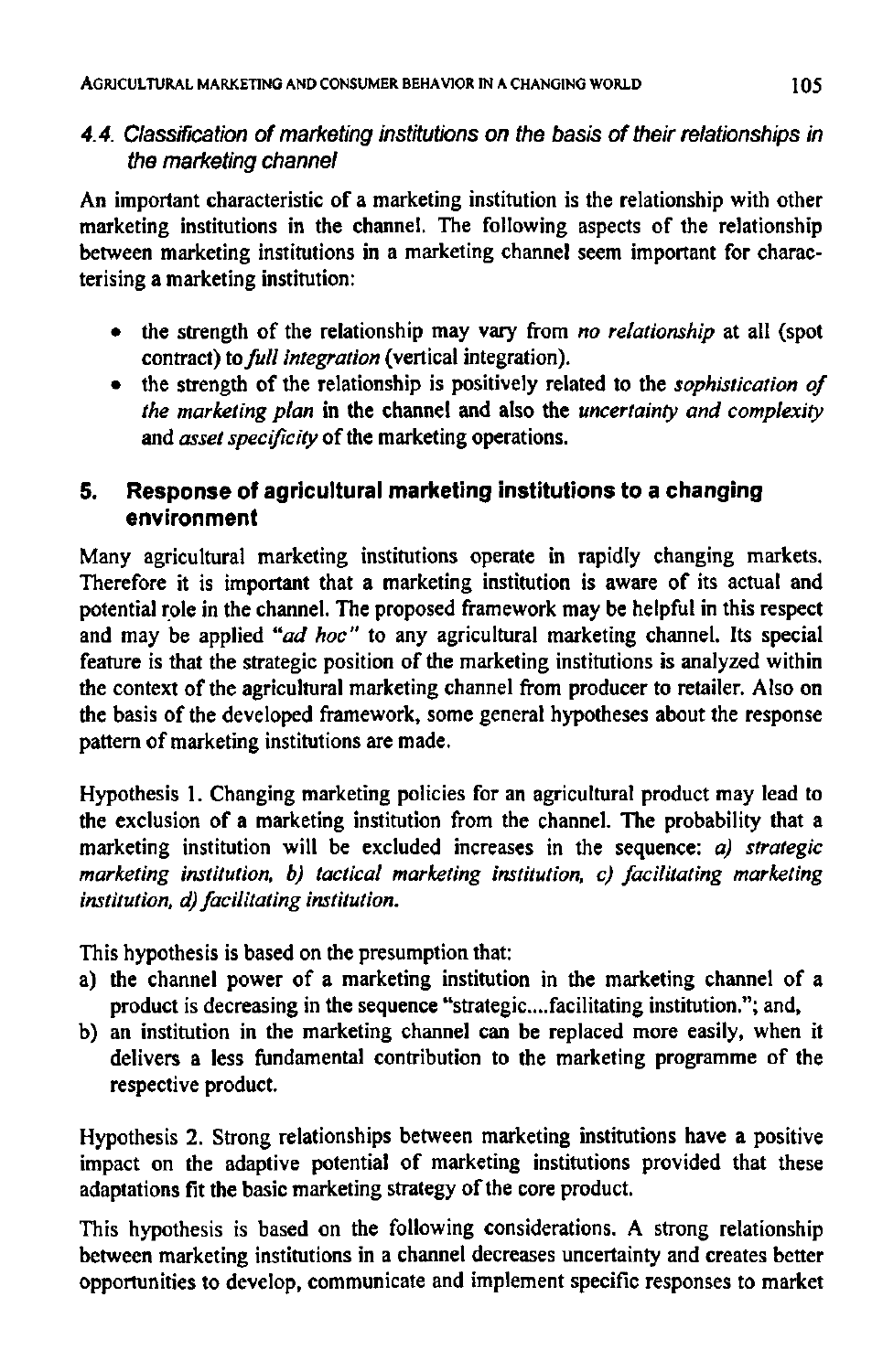changes in the channel. This is particularly important in the present agricultural and food markets, where the augmented product and customer services must be modified frequently because of changes in customer needs and in competition.

Hypothesis 3. Strong relationships between marketing institutions in a marketing channel may have a negative impact on the flexibility of marketing institutions when the basic marketing strategy of the core product is under threat.

This hypothesis is based on the argument that fundamental innovations have less opportunity to penetrate the channel when all marketing institutions in an agricultural marketing channel closely cooperate within the framework of a well-established marketing strategy for the core product.

Hypothesis 4. The response of a marketing institution to market threats is influenced by the basic instinct of a marketing institution for survival.

This point is particularly relevant for *strategic marketing institutions* which have a strong power in the marketing channel. It stimulates politicking in response to market threats and creates short-term solutions which are not viable in the long run.

#### **6. Final remark**

The proposed classification scheme treats marketing institutions on the basis of objects, goals, functions and relationships. As such, a marketing institution is not necessarily one separate company, but may also be a joint effort between a number of different companies. Such an approach to a marketing institution fits with the one of Duddy and Revzan (1953, pp. 16, 17), the leading scholars of the institutional school where: "The institutional approach views the economic order as an organic whole made up of a great variety of economic structures, whose functioning is coordinated not only by prices and profit margins, but by management using authoritarian and persuasive techniques, by government regulation, and by social convention and custom."

#### **Notes**

<sup>t</sup> Department of Marketing and Marketing Research, Wageningen Agricu University, The Netherlands.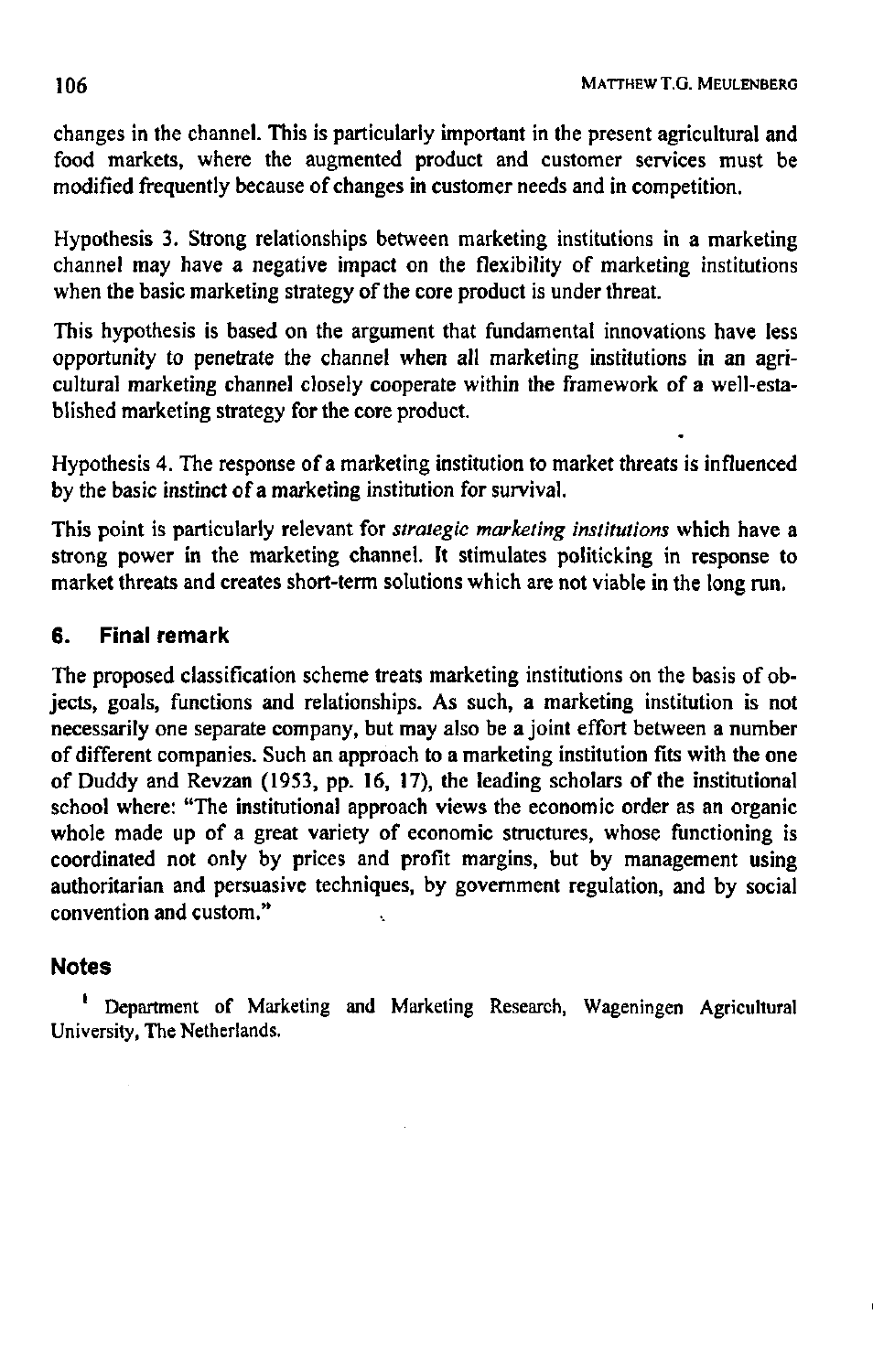#### **References**

- Achrol, R.S. and L.W. Stern (1988), "Environmental Determinants of Decision-Making Uncertainty in Marketing Channels," *Journal of Marketing Research,* 25, February, pp. 36-50.
- Alderson, W. (1954), "Factors Governing the Development of Marketing Channels," In: R. Clewett (ed.), *Marketing Channels for Manufactured Products,* Homewood Illinois: R.D. Irwin, Inc.pp. 5-34.
- Alderson, W. (1965), *Dynamic Marketing Behavior: A Functionalist Theory of Marketing.*  Homewood Illinois: R.D. Irwin, Inc.
- Anderson, E. and B. Weitz (1989), "Determinants of Continuity in Conventional Industrial Channel Dyads," *Marketing Science,* 8,4, pp. 310-323.
- Aspinwall, L.V. (1962), "The Characteristics of Goods Theory," In: W. Lazer and E.J. Kelley (eds.), *Managerial Marketing: Perspectives and Viewpoints,* Homewood Illinois: R.D. Irwin Inc., pp. 633-643.
- Bucklin, L.P. (1965), "Postponement, Speculation and the Structure of Distribution Channels," *Journal of Marketing Research, 2,* February, 26-31.
- Bucklin, L.P. (1966), *A Theory of Distribution Channel Structure,* University of California, Berkeley. Institute of Business and Economic Research.
- Bucklin, L.P., (1970), "The Classification of Channel Structures," In: L.P. Bucklin, (ed.), *Vertical Marketing Systems,* Glenview, Illinois, Scott, Foresman and Company, 18-31.
- Bucklin, L.P. (ed.), (1970), *Vertical Marketing Systems,* Glenview, Illinois: Scott, Foresman and Company.
- Celly, K.S. and G.L. Frazier (1996). "Outcome-Based and Behavior-Based Coordination Efforts in Channel Relationships," *Journal of Marketing Research,* 33 (May) 200-210.
- Clark, F.E. and C.P. Clark, (1947), *Principles of Marketing,* New York, NY: The Macmillan Company, 3rd ed.
- Copeland, M.T., (1923), "The Relation of Consumers' Buying Habits to Marketing Methods," *Harvard Business Review,* 1, April, 282-289.
- Duddy E.A. and D.A. Revzan, (1953), *Marketing: An Institutional Approach,* Mc Graw-Hill Book Company, Inc., New York, NY: 2nd ed.
- Dwyer, F.R., P.H. Schurr and S.Oh, (1987), "Developing Buyer-Seller Relationships," *Journal of Marketing,* 51, (April), 11-27.
- Etgar, M. and P. Zusman, (1982), "The Marketing Intermediary as an Information Seller: A New Approach," *Journal of Business,* 55,4, 505-515.
- Etgar, M., (1976), "Channel Domination and Countervailing Power in Distributive Channels," *Journal of Marketing Research,* 8, August, 254-262.
- Frazier, G.L. (1983), "Interorganizational Exchange Behavior in Marketing Channels: A Broadened Perspective," *Journal of Marketing,* 47 (Fall), 68-78.
- Gassenheimer, J.B., D.B. Baucus and M.S. Baucus (1996), Cooperative Arrangements among Entrepreneurs: An Analysis of Opportunism and Communication in Franchise Structures," *Journal of Business Research,* 36, 67-79.
- Geyskens, I. and J.E.B.M. Steenkamp (1995), "Generalizations about Trust in Marketing Channel Relationships using Meta-analysis, Working Paper, Catholic University of Leuven.
- Heide, J.B. and G. John (1988), "The Role of Dependence Balancing in Safeguarding Transaction-Specific Assets in Conventional Channels," *Journal of Marketing,* 52, January, pp. 20-35.
- Hunt, S.D. and J.R. Nevin (1974), "Power in a Channel of Distribution: Sources and Consequences," *Journal of Marketing Research,* 11, (May), 186-193.